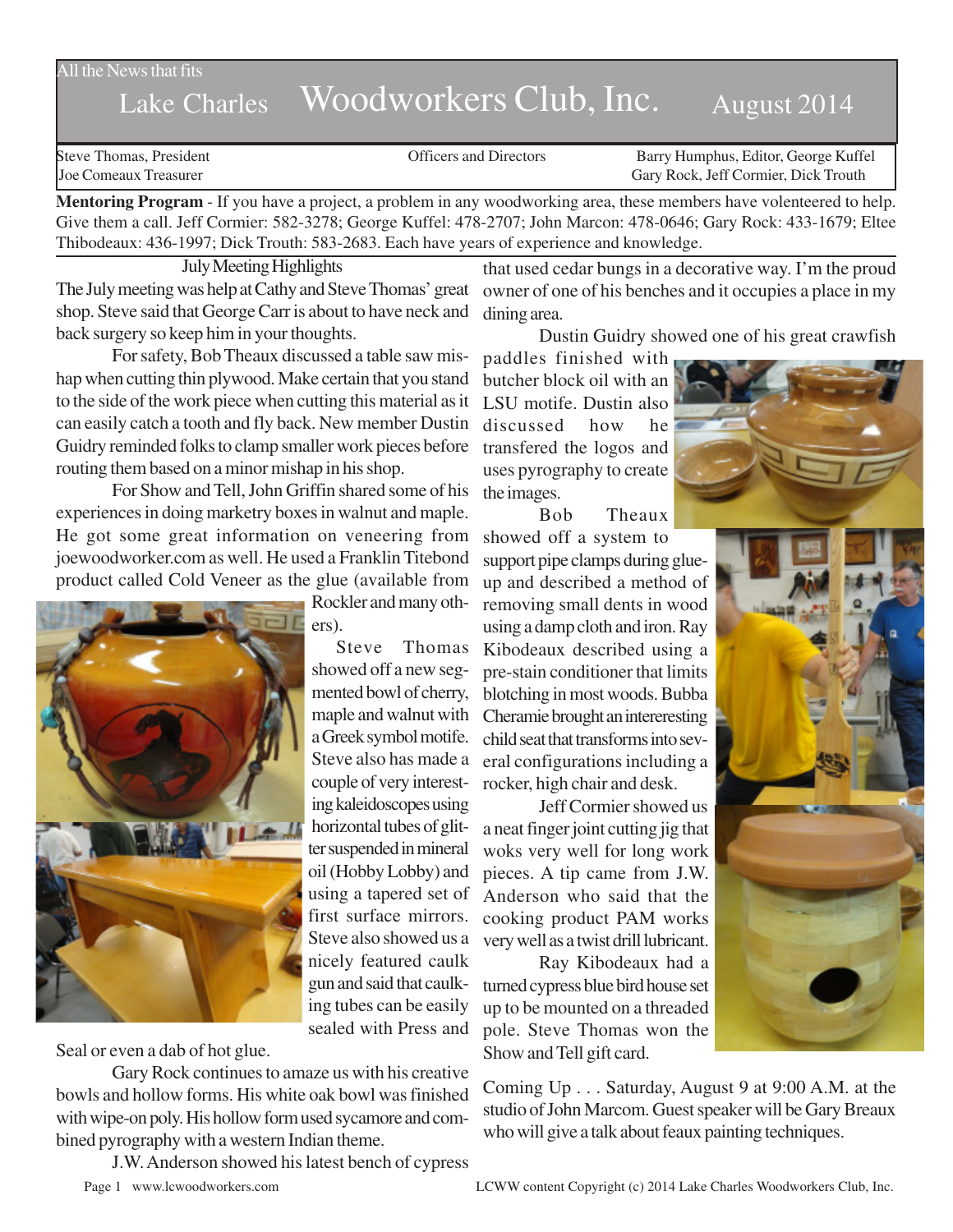## Rock Your Router

It often requires a second glance at a router bit to select the correct cutter for the desired shape. For a reference of the bit profile, rout an 8" length of scrap material with each bit. Crosscut the profile to a shorter length. With hook-and-loop material, hang the profile near the respective bit. Then hold the profile to the end of your workpiece before you make any cuts. Always return the profiles and bits to the correct storage spots.

Edge-routing narrow, curved workpieces becomes a challenge without a router table. The router keeps tipping, digging the bit into your work and spoiling it. From scrapwood the same thickness as your workpiece, cut straight or curved supporting pieces about 1" wide. Arrange them around your workpiece, and then rout away. With the router riding on both the workpiece and the supports, you'll avoid nicked edges and chewed-up corners. Be sure to make the supports the same height as the workpiece. If you use doublefaced tape to hold the workpiece in position, for instance, use it to hold your supports, too.

A tight collet prevents your router bit from slipping up or down and ensures safer routing. But those tight collets don't loosen easily. When tightening or loosening router collets, you actually can gain more leverage with one hand than if you used two. Here's how.

First, position the two wrenches so they fit within your grip. Squeeze the wrench handles together to tighten or loosen the collet. Doing it this way, you won't bang your knuckles together. The other great advantage is that you will not over-tighten the bit. Always run the bit all the way into the collet then back it out just a hair.

Template guide bushings for your router can jam tightly after just a little use. If you can't unscrew yours with your fingers and you don't want to rough up the edge of the bushing with a pair of pliers, try this simple technique using a bent nail.

Drill a 1/8" hole on the edge of the bushing close enough to the center to clear the threads underneath. Then, the next time your bushing sticks, simply insert a bent finishing nail in the 1/8" hole and push the other end of the nail counterclockwise against the center shaft on the bushing. The leverage from the nail will loosen the bushing easily.

When molding long workpieces on a router table, the workpiece must be held flat against the table and fence in order for the router bit to cut a consistent, smooth profile. Even with the help of feather boards, bowed workpieces used to cause me fits because they wouldn't lie flat. Narrow stock, which nearly always has some bow in it, was always the worst.

To cut consistent profiles on bowed stock, examine these workpieces and place them with the bow down for best results. This takes the spring out of the board that occurs with the crown of the bow up. Use feather boards, but holding the workpiece firmly against the tabletop and fence at the router bit requires much less pressure with the crown facing down.

When you need to rout any type of closed pattern in the interior of a workpiece, such as the chip/dip tray, choose a plunge router. With a fixed-base router you have to tip the router into the cut—risky because you can damage the workpiece or template or possibly injure yourself.

Whether you use commercial templates or make your own, you'll need to use either a guide bushing or a top-bearing pattern bit to register against the template. For cuts deeper than your bit can reach, use a collet extension, which fits into your router collet and has another collet for your bit.

When making signs cut into wood, you've got two options. First, you can sketch the lettering onto your workpiece, and then freehand rout along the lines. But that requires a steady hand—one slip-up and you'll have to start over. Or, use a commercial sign-making system, shown in photo, with a guide bushing in the plunge base.

For small signs with smaller lettering, I found that a Dremel Tool mounted in their router base can can a great job particularly if you are hand cutting. The Dremel is light and very esy to control but it does not have as much power as almost any regular router. Go slow.

As with sign-making, it takes a steady hand to rout inlay recesses freehand. Mess up and you're forced to mend the goof. By using templates with bearing-guided bits or guide bushings, you eliminate the chances of veering off course. And whether the inlay serves for decoration or to patch a flaw in the wood, store-bought kits, provide everything you need to rout the recess as well as exact-fitting inlays.

Brent Evans, Dick Hopes, Geoorge Kuffel and myself spent a full two days routing some 25 signs for the original Millenium Park project using a series of sign templates.

Hanging something on a wall but don't want to use a hanger bracket or wire? A slotted keyhole does the job nicely and won't be seen, because the screw head and shank slip into the slot. Many manufacturers make router bits specifically for making these keyhole slots in several sizes; choose the one that best fits the screws you'll use. You can use one keyhole slot for small projects or two or three for larger ones. It's always best to drive the screws into wall studs, so lay out your keyholes accordingly. Barry Humphus with some nice help from Wood Magazine.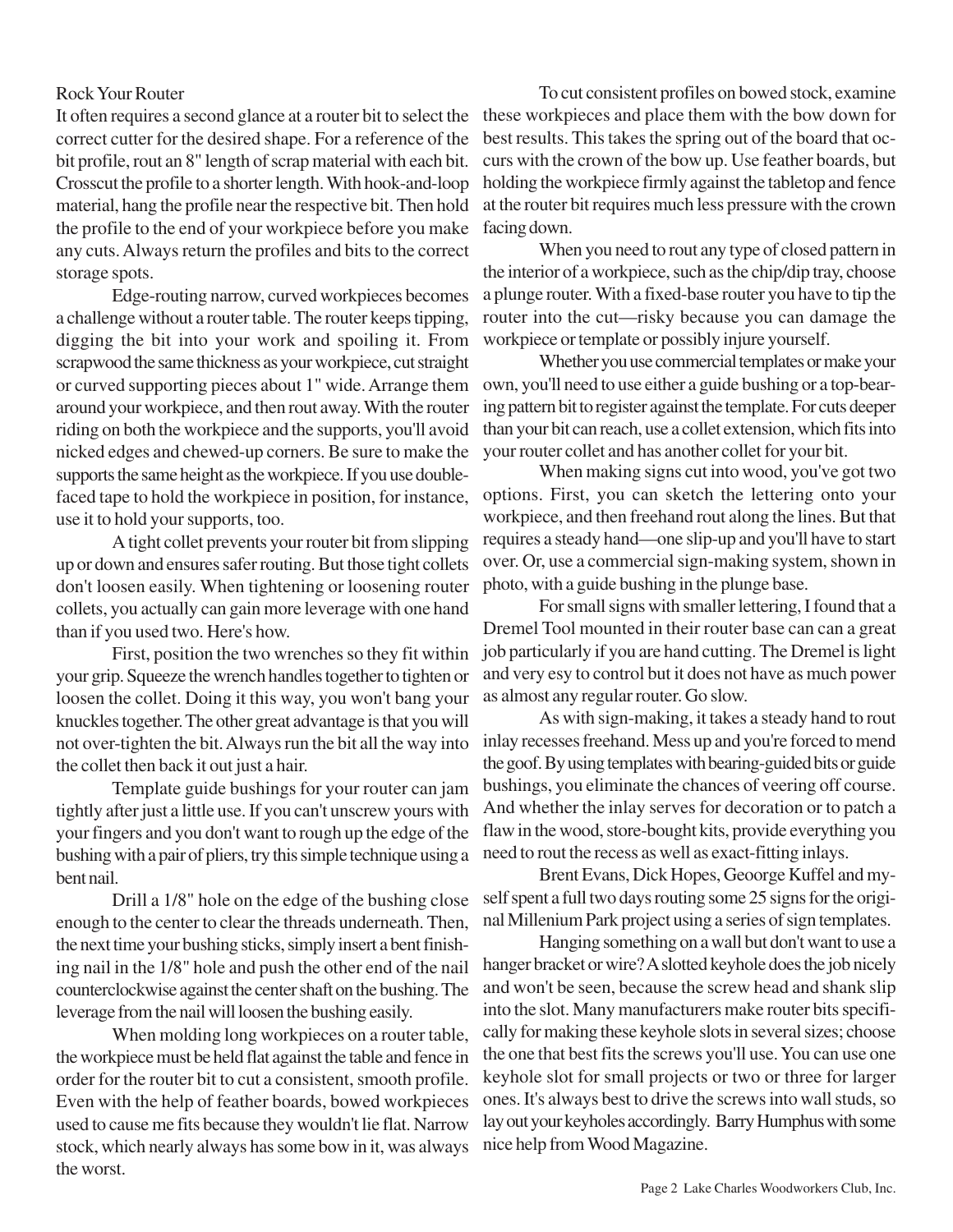## More On Routers

You can fuss with rulers and depth gauges all you want, but here are two quick and easy ways to precisely set your plunge router cutting depth.

The method uses different drill bit thicknesses to exactly set a router's plunge depth. First, place the router on your bench and plunge the bit until it touches the benchtop. Then lock it in place. Loosen the depth stop-rod, and sandwich a drill bit of a diameter equal to the plunge depth between the turret stop and rod. Then tighten the rod in place. Unlock the plunge mechanism, and you're ready to plunge into your project.

The method uses spacers planed to the same thickness as the depth of your plunge cuts. Place the router on a pair of spacers, and plunge the bit until it touches the benchtop. Then lower and tighten the stop-rod.

Adjusting a jig or straightedge to widen a dado just a hair can create more problems than it solves. Instead, leave your guide in place and add strips of tape along the router base edge. That nudges the bit away from the guide when you recut. Four layers of blue painter's tape equals about 1 / 64".

Whether you're routing dovetail slots, or T-slotted wall storage system panels, there's a time-saving jig for you. It indexes from the previously routed slot to ensure evenly spaced dadoes, dovetails, and grooves.

From scrap 1/2" plywood, cut a subbase to fit your router and project. Then rout a dado on the subbase bottom where the distance between the dado and the bit equals the spacing between the slots. Make the dado as wide as the bit profile at the workpiece surface. Attach a matching hardwood guide in the dado. For grooves deeper than 1/4", make progressively deeper cuts. For dovetails, rout first with a straight bit, and then finish with a dovetail bit for efficient chip removal.

Edge cuts, such as chamfers, and surface profiles, such as flutes, sometimes need to start and stop precisely and uniformly. That's the time to use simple, customized stopblocks to control where the profile starts and stops on each workpiece. Measure from the point where the cut will stop to the end of the workpiece, subtract the bearing radius, and cut the stopblock to that length from scrap at least 3/4" thick. Clamp the stopblock to the edge of the workpiece.

Small parts can drop through oversize router-table inserts or instantly tug fingers into the bit. See Dustin Guidry's comments on page one. To solve both problems, first drill a hole slightly larger than the bit diameter in a piece of 1/4" plywood, and clamp it to the router-table top for near-zeroclearance support. Then keep your fingers safe by gripping the part with a handscrew. The jaws of these clamps can be angled to firmly grasp odd-size parts and hold them flat against the zero-clearance top.

Perching a router on a shelf edge to flush-trim solidwood edges can turn ugly if your machine tips. Give it stability by clamping together the shelves on edge. Cut spacer blocks from 2x4 scrap and place them between the shelves at both ends. Then clamp the spacers and shelves together. (I clamped one of those clamps to my bench for added stability.) Then rout each edge with a flush-trim bit. If the router wobbles on the edges of the outside shelves, move those pieces to the inside, reclamp, and finish the routing.

A tipping router can ruin the edge of a finished project, so keep that base stable. If you need to round over the outside edges of an assembled box, tip the project on edge and use the front, back, and sides to support the router base. To rout inside round-overs with equal ease, clamp a 2x4 auxiliary support onto the outside surfaces.

The toughest part of freehand routing is easing the workpiece against the bit. To help you guide parts safely, make a starter pin from a hardwood, brass, or aluminum rod, and securely mount it to the table about 2" from the bit. Brace the workpiece against the starter pin; then slowly rotate it into the bit and bearing. Grip the workpiece close to the pin, and use the above technique for small parts.

Rounding over corners by hand-sanding produces uneven results. Instead, use a round-over bit with the radius you want for your corners. With the bit chucked on a tablemounted router, raise the bit height until it cuts a quarterround profile in scrap without leaving a shoulder. Then position the fence flush with the bit pilot bearing. To prevent chipout and keep the frame square to the fence and router-table top, clamp it to a 2x4 backer block.

Routing raised panel edges in one pass produces tear-out and it's risky. Spacers taped to a router-table fence let you rout gradually without constant adjustments. First mount a panel-raising bit onto a table-mounted router set to its lowest speed. Test-cut scrap the thickness of the panels to set the final profile.

Then make eight spacers from 1/8" or 3/16" plywood, and double-faced tape four on each side of the routertable fence. Rout all four edges of each panel, starting with the ends; then use a putty knife to pry off a spacer from each side. Repeat for each panel, removing pairs of spacers until the panel rides against the fence on the final pass. Barry Humphus plus some help from Wood Magazine as well.